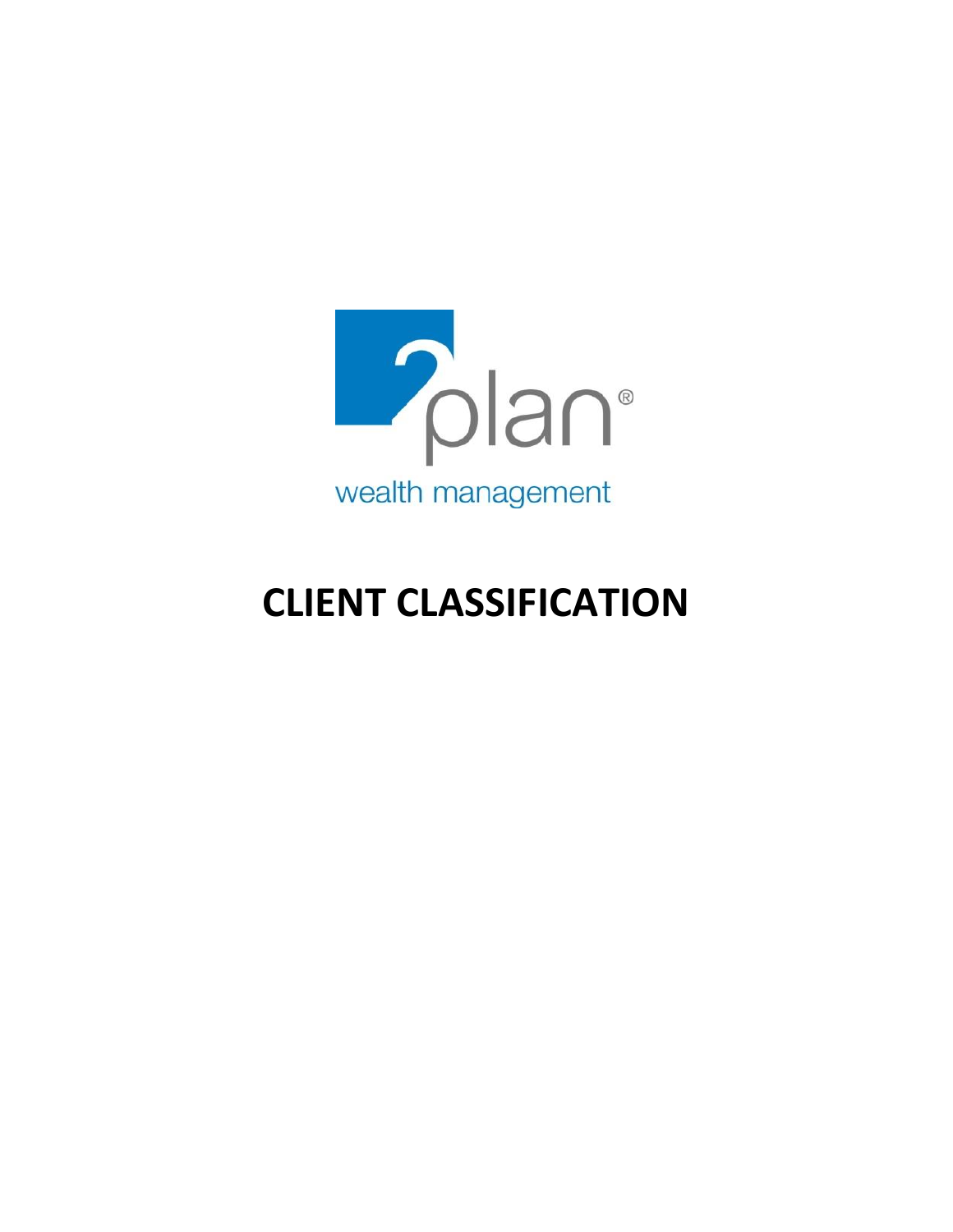

# **Client Classification**

2plan wealth management Ltd (2plan) treats all clients fairly and we are transparent with all our dealings and interactions with clients. We provide professional advice which protects and enhances client assets and we build long term relationships based on trust, mutual respect and integrity.

This document sets out the different classifications of clients and how we work with these clients. However, whatever the classification, all clients have the right to request a different categorisation at any time. Should this be required, simply write to us with your request.

### **Retail Clients**

Retail clients enjoy the highest level of investor protection provided by UK law. This means that we must provide them with clear information about 2plan, our services, the available investment options and the risk involved in such investments as well as information on the fees and charges that we intend to charge for these services.

These 2plan fees and charges are disclosed within a separate document known as a Personal Client Agreement that we will ask you to sign and agree to should you wish to become a client.

If a retail client is provided with services in the form of investment advice, 2plan must make a suitability assessment as to whether a particular service and/or financial instrument is suitable in view of the retail client's investment objectives, financial situation, experience and knowledge.

The category of retail clients includes individuals as well as smaller companies and organisations.

2plan categorises local public authorities or municipalities which do not manage public debt as retail clients.

Retail clients may request in writing to be treated as professional clients or an eligible counterparty by 2plan, either generally or regarding a particular transaction or type of transaction. If a retail client requests to be classified as a professional client or an eligible counterparty, 2plan shall assess the client's expertise, experience and knowledge and whether these give reasonable assurance that the client is capable of making their own investment decisions and understands the risks involved. Additionally, the retail client must meet certain financial conditions.

If 2plan accepts the client's request to be treated as a professional client or an eligible counterparty, the client may no longer enjoy the protection reserved for retail clients afforded by the Financial Services Compensation Scheme and the Financial Ombudsman Service.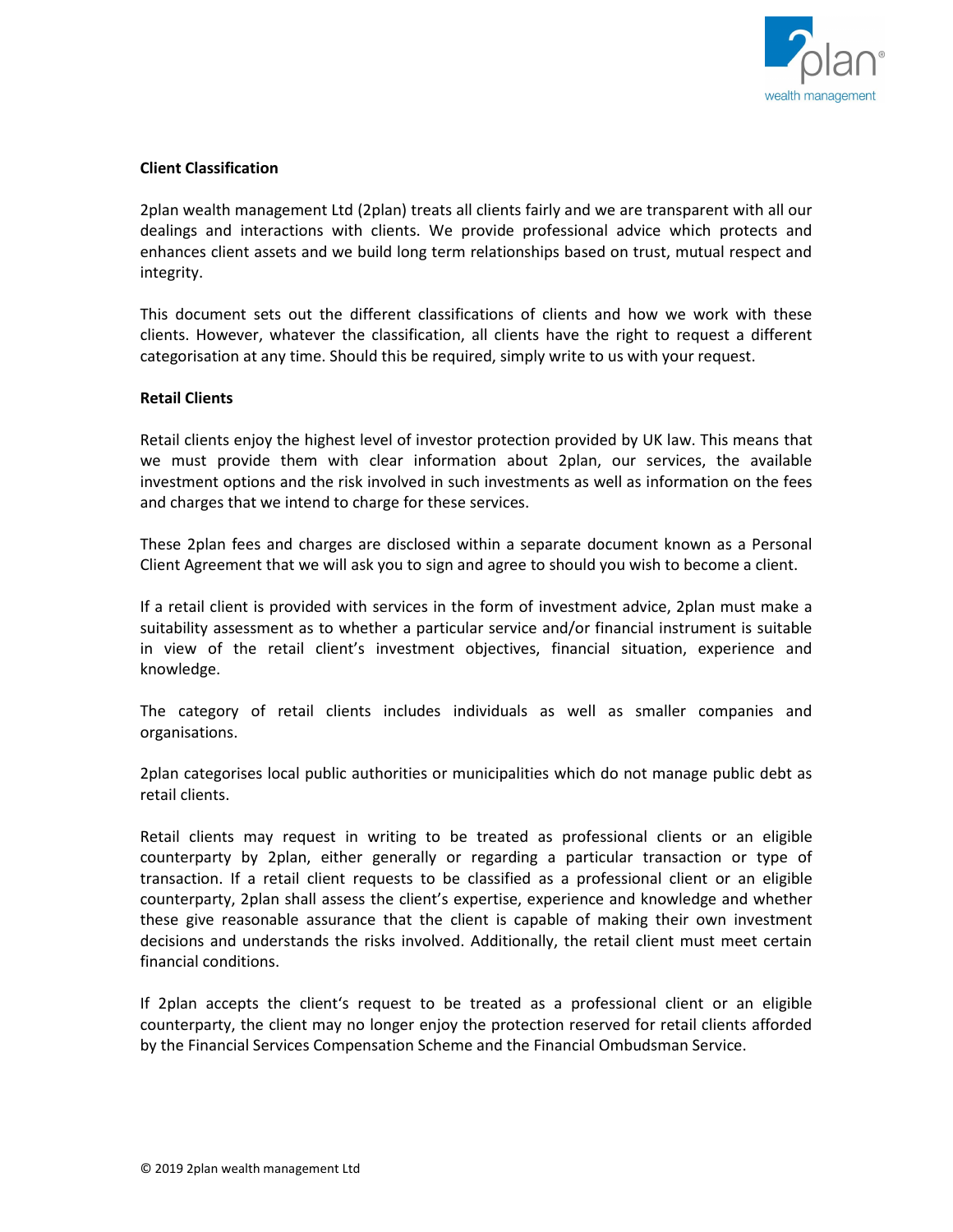

# **Professional Clients**

A professional client is a client possessing sufficient experience, knowledge and expertise to make their own investment decisions and properly assess the associated risks.

2plan's obligations to professional clients are not as extensive as its obligations to retail clients. If a professional client is provided with service in the form of investment advice, 2plan is obligated to assess whether a particular service or financial instrument is consistent with the professional client's investment objectives.

The following are regarded as per se professional clients

- Legal persons who are licensed to operate or engage in regulated activities in financial markets, including financial undertakings, insurance companies and collective investment undertakings.
- A trustee of an occupational pension scheme of SSAS, or a trustee or operator of a personal pension scheme or stakeholder pension scheme where the scheme has (or has had in the last two years) assets under management of at least £10 million.
- Large corporations meeting certain requirements regarding their balance sheet, net turnover and equity.
- National and regional governments, including a public body that manages public debt at national or regional level, central banks, international or supranational institutions or another similar international organisation.
- Other institutional investors whose main activity is to invest in financial instruments.

The following are regarded as elective professional clients

- A local public authority or municipality providing it has been assessed against a quantitative test to treat it as an elective professional client. The criteria of this test is as follows
	- a. The size of the client's portfolio exceeds £10 million and, either
	- b. The client has carried out transactions of a significant size at an average frequency of 10 per quarter over the previous 4 quarters, or
	- c. The person authorised to carry out transactions has worked in the financial sector for at least one year in a professional position, or
	- d. The client is an administering authority of the Local Government Pension Scheme

Professional clients may request in writing to be categorised as retail clients, either generally or regarding a particular transaction or type of transaction. Professional clients may also request to be categorised as eligible counterparties, subject to the fulfilment of certain conditions. It should be noted that professional clients do not qualify for the protections in place for retail clients.